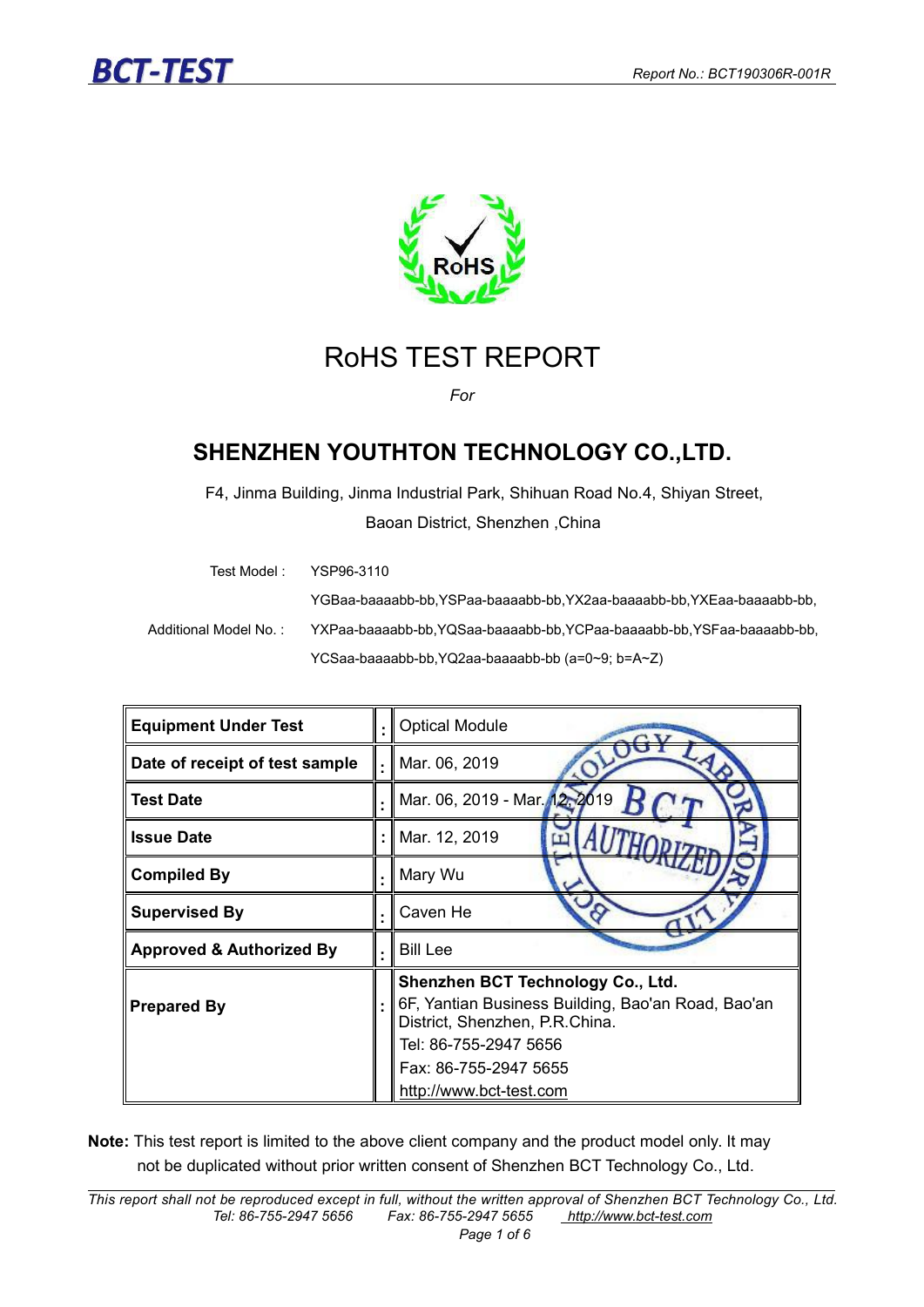## **BCT-TEST**

#### **Sample Information**

| Sample Name:             | <b>Optical Module</b>                                   |  |
|--------------------------|---------------------------------------------------------|--|
| Sample No.:              | 20190306-02                                             |  |
| Sample Description:      | Please refer to next page(s).                           |  |
| Sample materials:        | --                                                      |  |
| Sample Supplied By:      | Client                                                  |  |
| Manufacturer:            | SHENZHEN YOUTHTON TECHNOLOGY CO., LTD.                  |  |
|                          | F4, Jinma Building, Jinma Industrial Park, Shihuan Road |  |
| Address of manufacturer: | No.4, Shiyan Street, Baoan District, Shenzhen , China   |  |

#### **Test Information**

| Test Items:      | 1) Reference to customer requirements, test Pb,<br>Cd, Cr(VI), Hg, PBBs, PBDEs, DBP, BBP, DEHP, DIBP<br>Content. |  |
|------------------|------------------------------------------------------------------------------------------------------------------|--|
| Receive Date:    | Mar. 06, 2019                                                                                                    |  |
| Testing Date:    | Mar. 06, 2019 - Mar. 12, 2019                                                                                    |  |
| Preconditioning: | $-$                                                                                                              |  |
| Test Method:     | Please refer to next page(s).                                                                                    |  |

| <b>Conclusion:</b> | 1) Based on the performed tests on submitted<br>sample(s), the results comply with the limits | <b>Test Result</b> |  |
|--------------------|-----------------------------------------------------------------------------------------------|--------------------|--|
|                    | as set by RoHS Directive (EU) 2015/863<br>amending Annex II to Directive 2011/65/EU.          | <b>PASS</b>        |  |

*Note: This Report is based on report BCT171227R-001R.*

Please refer to the following page(s).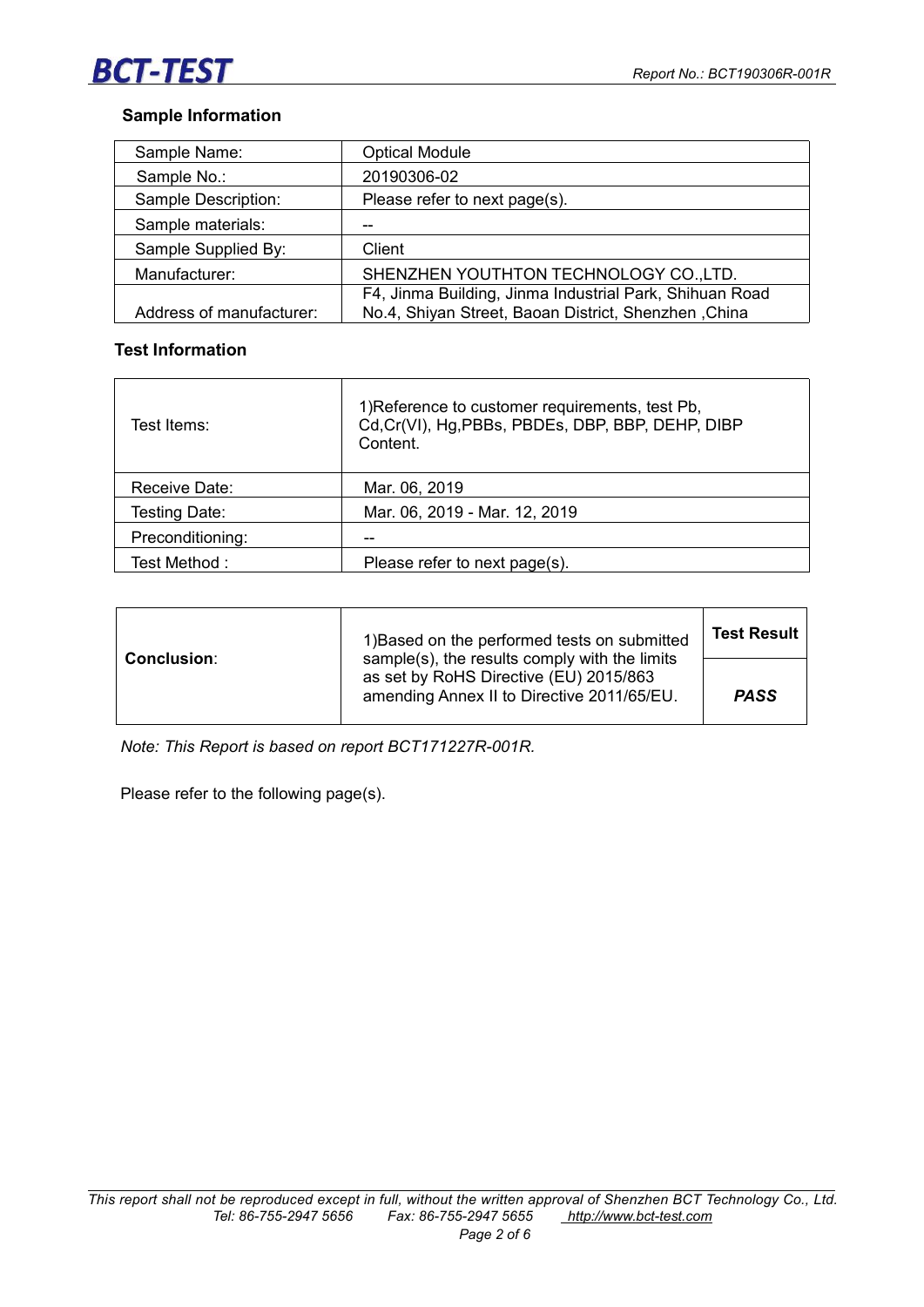# **BCT-TEST**

#### **(A) Sample description:**

As client's reference, sample as received are classified as below test group:

| No. | <b>Samples description</b>             | No. | <b>Samples description</b>      |
|-----|----------------------------------------|-----|---------------------------------|
|     | PCB.                                   | (2) | Small components on PCB (Mixed) |
| (3) | Silver metal ring, Buckle, Press block | (4) | Silver metal case               |
| (5) | Silver metal communication connector   | (6) | Black plastic dust plug         |
| (7) | Blue plastic sleeve                    | (8) | IC(Black Body)                  |
| (9) | IC(Silver metal pin)                   |     |                                 |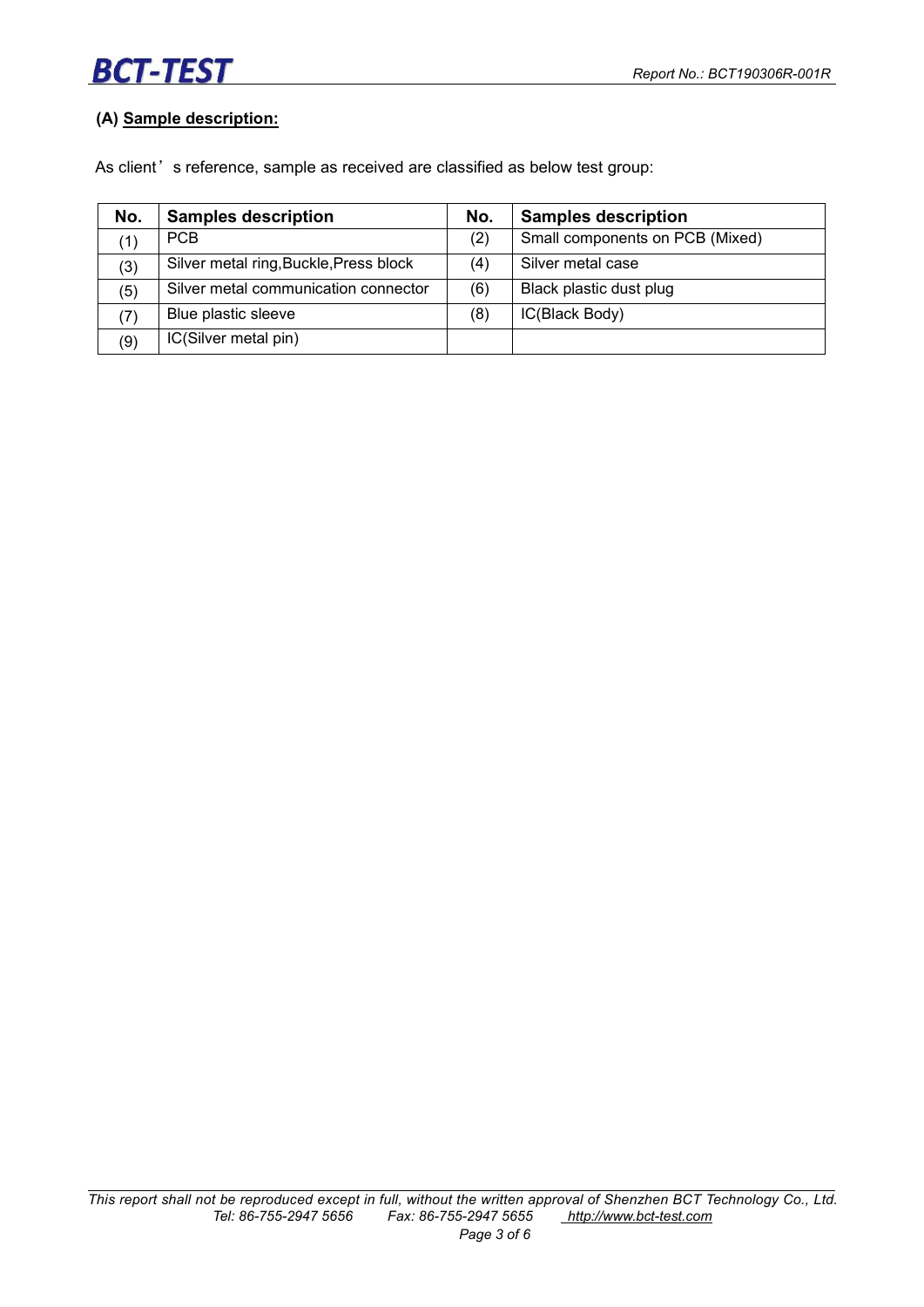# **BCT-TEST**

#### **(B) Test result summary:**

|                                                          | Result (mg/kg) |           |                          |                          |                          |           |           |           |                                       |  |
|----------------------------------------------------------|----------------|-----------|--------------------------|--------------------------|--------------------------|-----------|-----------|-----------|---------------------------------------|--|
| <b>Testing Item</b>                                      | 01             | 02        | 03                       | 04                       | 05                       | 06        | 07        | 08        | 09                                    |  |
| Cadmium (Cd) content (mg/kg)                             | <b>ND</b>      | <b>ND</b> | <b>ND</b>                | <b>ND</b>                | <b>ND</b>                | <b>ND</b> | <b>ND</b> | <b>ND</b> | <b>ND</b>                             |  |
| Lead (Pb) content (mg/kg)                                | <b>ND</b>      | <b>ND</b> | <b>ND</b>                | <b>ND</b>                | <b>ND</b>                | <b>ND</b> | <b>ND</b> | <b>ND</b> | <b>ND</b>                             |  |
| Mercury (Hg) content (mg/kg)                             | <b>ND</b>      | <b>ND</b> | <b>ND</b>                | <b>ND</b>                | <b>ND</b>                | <b>ND</b> | <b>ND</b> | <b>ND</b> | <b>ND</b>                             |  |
| Chromium (VI)(Cr <sup>6+</sup> ) content (mg/kg)         | <b>ND</b>      | <b>ND</b> | <b>ND</b>                | <b>ND</b>                | <b>ND</b>                | <b>ND</b> | <b>ND</b> | <b>ND</b> | <b>ND</b>                             |  |
| Sum of polybrominated biphenyls<br>(PBBs) (mg/kg)        | <b>ND</b>      | <b>ND</b> | --                       | --                       | --                       | <b>ND</b> | <b>ND</b> | <b>ND</b> | --                                    |  |
| Monobromobiphenyl (MonoBB)                               | <b>ND</b>      | <b>ND</b> | $\qquad \qquad \qquad -$ | --                       | --                       | <b>ND</b> | <b>ND</b> | <b>ND</b> | $\overline{\phantom{0}}$              |  |
| Dibromobiphenyl (DiBB)                                   | <b>ND</b>      | <b>ND</b> | --                       | --                       | --                       | <b>ND</b> | <b>ND</b> | <b>ND</b> | --                                    |  |
| Tribromobiphenyl (TriBB)                                 | <b>ND</b>      | <b>ND</b> | $\qquad \qquad \qquad -$ | --                       | --                       | <b>ND</b> | <b>ND</b> | <b>ND</b> | $\overline{\phantom{a}}$              |  |
| Tetrabromobiphenyl (TetraBB)                             | <b>ND</b>      | <b>ND</b> | $-$                      | --                       | --                       | <b>ND</b> | <b>ND</b> | <b>ND</b> | $\overline{\phantom{a}}$              |  |
| Pentabromobiphenyl (PentaBB)                             | <b>ND</b>      | <b>ND</b> | $-$                      | $-$                      | $-$                      | <b>ND</b> | <b>ND</b> | <b>ND</b> | $\overline{\phantom{a}}$              |  |
| Hexabromobiphenyl (HexaBB)                               | <b>ND</b>      | <b>ND</b> | $\overline{\phantom{a}}$ | --                       | $\overline{\phantom{a}}$ | <b>ND</b> | <b>ND</b> | <b>ND</b> | $\overline{\phantom{a}}$              |  |
| Heptabromobiphenyl (HeptaBB)                             | <b>ND</b>      | <b>ND</b> | $\overline{\phantom{a}}$ | --                       | $-$                      | <b>ND</b> | <b>ND</b> | <b>ND</b> | $\overline{\phantom{a}}$              |  |
| Octabromobiphenyl (OctaBB)                               | <b>ND</b>      | <b>ND</b> | $\overline{\phantom{a}}$ | --                       | $-$                      | <b>ND</b> | <b>ND</b> | <b>ND</b> | $- -$                                 |  |
| Nonabromobiphenyl (NonaBB)                               | <b>ND</b>      | <b>ND</b> | $-$                      | $- -$                    | $\overline{\phantom{a}}$ | <b>ND</b> | <b>ND</b> | <b>ND</b> | $- -$                                 |  |
| Decabromobiphenyl (DecaBB)                               | <b>ND</b>      | <b>ND</b> | $-$                      | --                       | $\overline{\phantom{a}}$ | <b>ND</b> | <b>ND</b> | <b>ND</b> | $- -$                                 |  |
| Sum of polybrominated diphenyl<br>ethers (PBDEs) (mg/kg) | <b>ND</b>      | <b>ND</b> | н.                       | --                       | --                       | <b>ND</b> | <b>ND</b> | <b>ND</b> | --                                    |  |
| Monobromodiphenyl ether (MonoBDE)                        | <b>ND</b>      | <b>ND</b> | $-$                      | --                       | $-$                      | <b>ND</b> | <b>ND</b> | <b>ND</b> | $- -$                                 |  |
| Dibromodiphenyl ether (DiBDE)                            | <b>ND</b>      | <b>ND</b> | $-$                      | $-$                      | $-$                      | <b>ND</b> | <b>ND</b> | <b>ND</b> | $\overline{\phantom{a}}$              |  |
| Tribromodiphenyl ether (TriBDE)                          | <b>ND</b>      | <b>ND</b> | $-$                      | --                       | $\overline{\phantom{0}}$ | <b>ND</b> | <b>ND</b> | <b>ND</b> | $\overline{\phantom{a}}$              |  |
| Tetrabromodiphenyl ether (TetraBDE)                      | <b>ND</b>      | <b>ND</b> | $-$                      | --                       | $-$                      | <b>ND</b> | <b>ND</b> | <b>ND</b> | $\overline{\phantom{a}}$              |  |
| Pentabromodiphenyl ether<br>(PentaBDE)                   | <b>ND</b>      | <b>ND</b> | --                       | --                       | --                       | <b>ND</b> | <b>ND</b> | <b>ND</b> | --                                    |  |
| Hexabromodiphenyl ether (HexaBDE)                        | <b>ND</b>      | <b>ND</b> | $- -$                    | $- -$                    | --                       | <b>ND</b> | <b>ND</b> | <b>ND</b> | $\overline{\phantom{a}}$              |  |
| Heptabromodiphenyl ether<br>(HeptaBDE)                   | <b>ND</b>      | <b>ND</b> | $- -$                    | --                       | --                       | <b>ND</b> | <b>ND</b> | <b>ND</b> | $-$                                   |  |
| Octabromodiphenyl ether (OctaBDE)                        | <b>ND</b>      | <b>ND</b> | $\overline{\phantom{a}}$ | $\overline{\phantom{a}}$ | $-$                      | <b>ND</b> | <b>ND</b> | <b>ND</b> | $- -$                                 |  |
| Nonabromodiphenyl ether (NonaBDE)                        | <b>ND</b>      | <b>ND</b> | $\overline{\phantom{a}}$ | --                       | --                       | <b>ND</b> | <b>ND</b> | <b>ND</b> | $-$                                   |  |
| Decabromodiphenyl ether (DecaBDE)                        | <b>ND</b>      | <b>ND</b> | $\overline{\phantom{a}}$ | --                       | --                       | <b>ND</b> | <b>ND</b> | ND.       | $\overline{\phantom{a}}$              |  |
| Dibutyl phthalate (DBP)                                  | <b>ND</b>      | <b>ND</b> | $\overline{\phantom{a}}$ | --                       | --                       | <b>ND</b> | <b>ND</b> | <b>ND</b> | --                                    |  |
| Benzyl butyl phthalate (BBP)                             | <b>ND</b>      | <b>ND</b> | $\overline{\phantom{a}}$ | --                       | --                       | <b>ND</b> | <b>ND</b> | <b>ND</b> | $\hspace{0.05cm}$ – $\hspace{0.05cm}$ |  |
| Bis (2-ethylhexyl) phthalate (DEHP)                      | <b>ND</b>      | <b>ND</b> | $\overline{\phantom{a}}$ | --                       | --                       | <b>ND</b> | <b>ND</b> | <b>ND</b> | $-$                                   |  |
| Di-isobutyl phtalate (DIBP)                              | <b>ND</b>      | <b>ND</b> | $\qquad \qquad -$        | --                       | $\overline{\phantom{a}}$ | <b>ND</b> | <b>ND</b> | <b>ND</b> | $\overline{\phantom{a}}$              |  |
|                                                          |                |           |                          |                          |                          |           |           |           |                                       |  |

This report shall not be reproduced except in full, without the written approval of Shenzhen BCT Technology Co., Ltd.<br>Tel: 86-755-2947 5656 Fax: 86-755-2947 5655 http://www.bct-test.com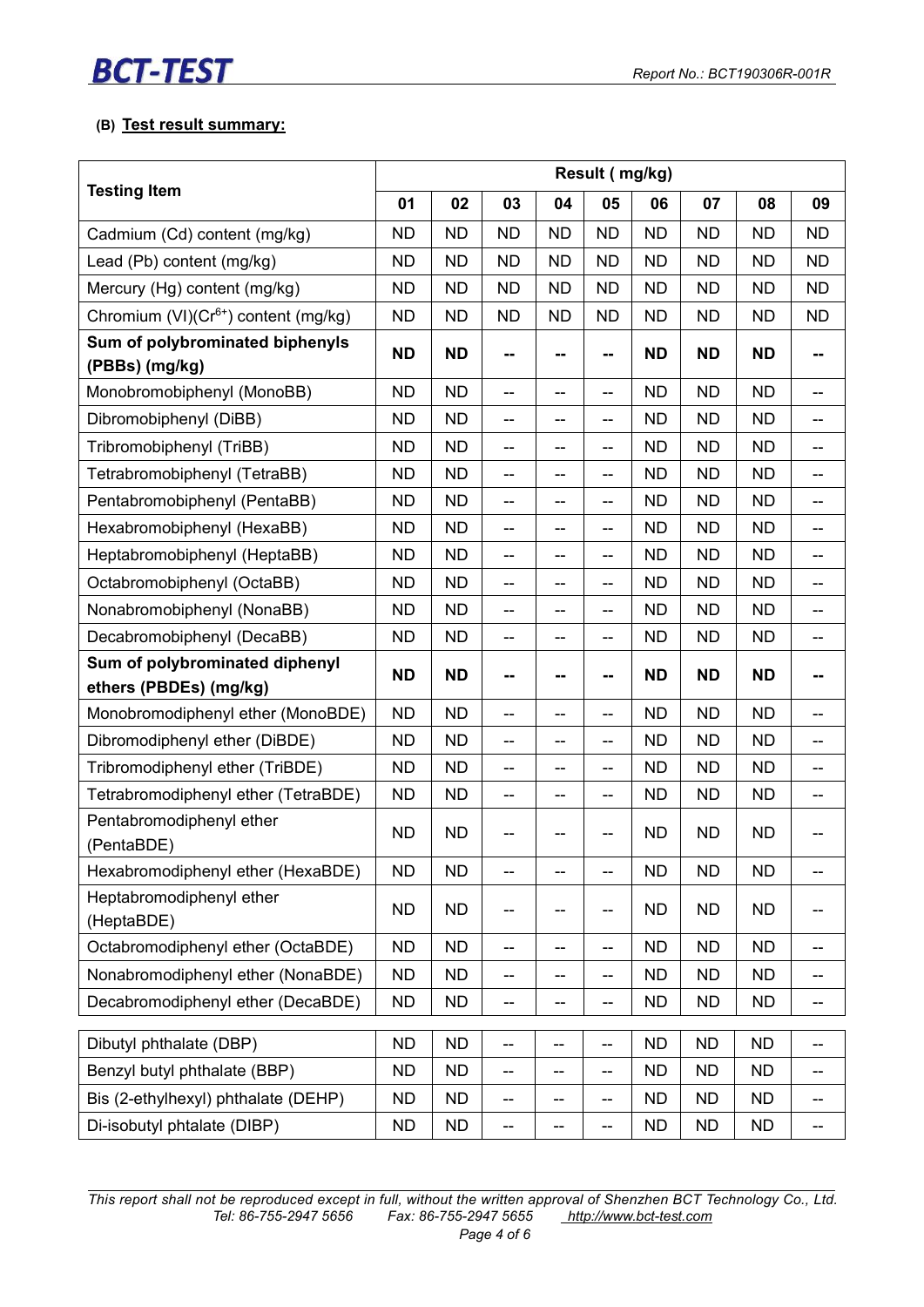Remarks :

**BCT-TEST** 

- $(1)$  1 mg/kg = 1 ppm = 0.0001%.
- (2) MDL = Method Detection Limit.
- $(3)$  ND = Not Detected ( < MDL ).
- $(4)$  "-" = Not Regulated.

#### **(C) Test requirement:**

| <b>Restricted substances</b>           | Limits             |
|----------------------------------------|--------------------|
| Cadmium (Cd)                           | $0.01\%$ (100 ppm) |
| Lead (Pb)                              | $0.1\%$ (1000 ppm) |
| Mercury (Hg)                           | $0.1\%$ (1000 ppm) |
| Chromium (VI) (Cr <sup>6+</sup> )      | $0.1\%$ (1000 ppm) |
| Polybrominated biphenyls (PBBs)        | $0.1\%$ (1000 ppm) |
| Polybrominated diphenyl ethers (PBDEs) | $0.1\%$ (1000 ppm) |
| Dibutyl phthalate (DBP)                | $0.1\%$ (1000 ppm) |
| Benzyl butyl phthalate (BBP)           | $0.1\%$ (1000 ppm) |
| Bis (2-ethylhexyl) phthalate (DEHP)    | $0.1\%$ (1000 ppm) |
| Di-isobutyl phtalate (DIBP)            | $0.1\%$ (1000 ppm) |

The above limits were quoted from 2011/65/EU for homogeneous material.

#### **(D) Test method:**

| <b>Testing item</b>                       | <b>Testing method</b>                                | <b>Reporting limit</b>       |  |  |
|-------------------------------------------|------------------------------------------------------|------------------------------|--|--|
|                                           | With reference to IEC 62321-5:2013, determination of | 2mg/kg                       |  |  |
| Cadmium (Cd) content                      | Cadmium by ICP-OES.                                  |                              |  |  |
|                                           | With reference to IEC 62321-5:2013, determination of | 2mg/kg                       |  |  |
| Lead (Pb)<br>content                      | Lead by ICP-OES.                                     |                              |  |  |
| Mercury (Hg) content                      | With reference to IEC 62321-4:2013, determination of | 2mg/kg                       |  |  |
|                                           | Mercury by ICP-OES.                                  |                              |  |  |
|                                           | With reference to IEC 62321-7-2:2017, determination  |                              |  |  |
| Chromium (VI) (Cr <sup>6+</sup> ) content | of Hexavalent Chromium by Colorimetric               | 2mg/kg                       |  |  |
| (for non-metal)                           | Method using UV-Vis.                                 |                              |  |  |
| Chromium (VI) (Cr 6+)                     | With reference to IEC 62321-7-1:2015, determination  |                              |  |  |
|                                           | of Hexavalent Chromium by Colorimetric               | $0.10 \mu$ g/cm <sup>2</sup> |  |  |
| content (for metal)                       | Method using UV-Vis                                  |                              |  |  |
| polybrominated biphenyls                  | With reference to IEC 62321-6:2015, determination of | 5 mg/kg                      |  |  |
| (PBBs)& polybrominated                    | PBBs and PBDEs by GC-MS.                             |                              |  |  |
| diphenyl ethers (PBDEs)                   |                                                      |                              |  |  |
| Dibutyl phthalate (DBP)                   |                                                      | 50 mg/kg                     |  |  |
| Benzyl butyl phthalate (BBP)              | With reference to IEC 62321-8:2017, determination of | 50 mg/kg                     |  |  |
| Bis (2-ethylhexyl) phthalate              | phthalates by GC-MS.                                 | 50 mg/kg                     |  |  |
| (DEHP)                                    |                                                      |                              |  |  |
| Di-isobutyl phtalate (DIBP)               |                                                      | 50 mg/kg                     |  |  |

This report shall not be reproduced except in full, without the written approval of Shenzhen BCT Technology Co., Ltd.<br>Tel: 86-755-2947 5656 Fax: 86-755-2947 5655 http://www.bct-test.com